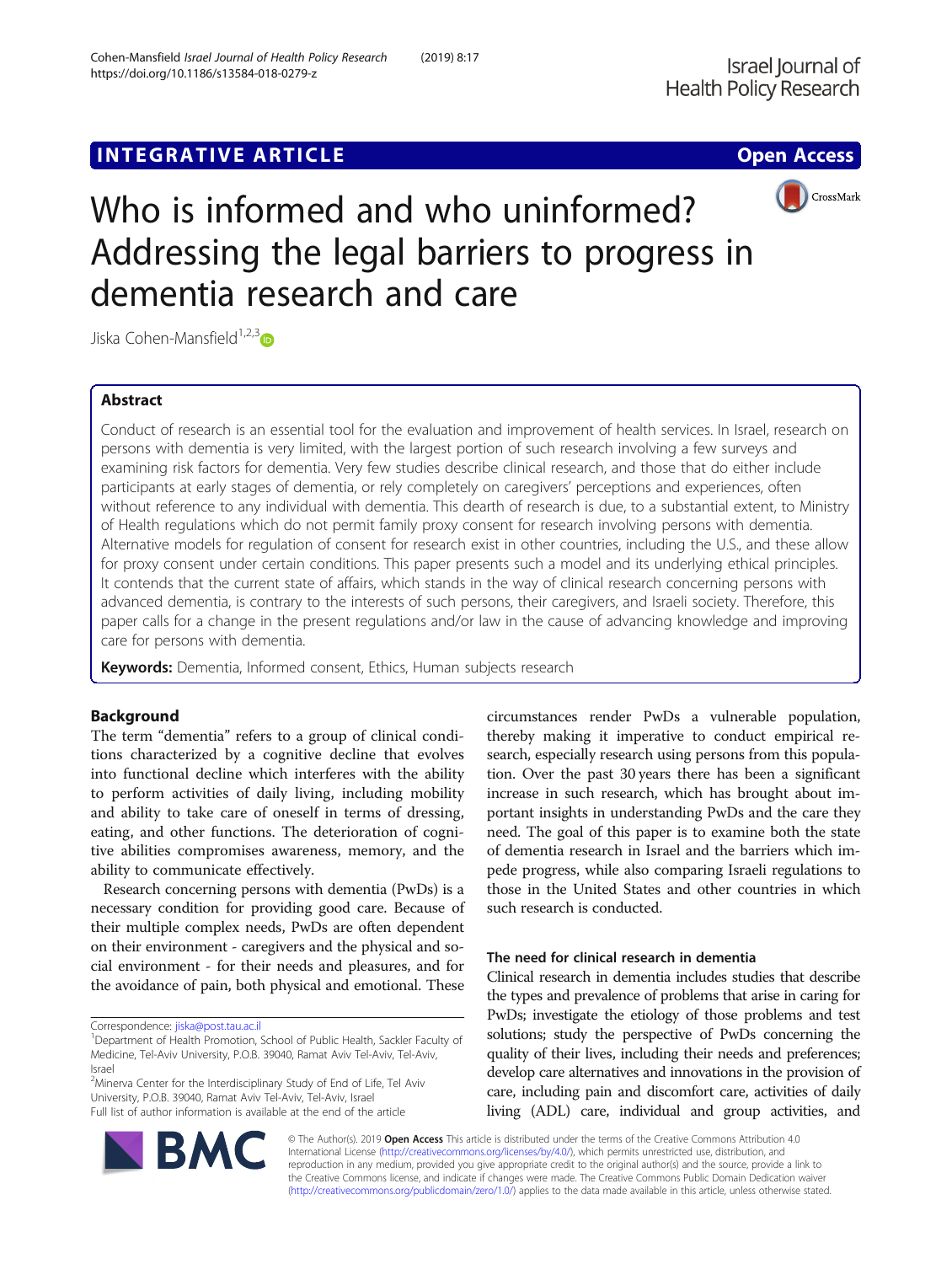methods for decreasing feelings such as loneliness and anxiety; test the efficacy and risks of technologies for the care of PwDs; study the needs of formal and family caregivers and means of improving communication between them and the PwDs for whom they care. Such research is a prerequisite for improving the quality of life and quality of care for PwDs, and for optimizing person-centered care. Clinical research includes behavioral and non-pharmacological research as well as biological, devise testing and pharmaceutical research.

Examples of groundbreaking clinical research with PwDs abound, and this has changed guidelines for practice in areas such as treating behavior problems like agitation, understanding psychotic symptoms, and creating a consensus concerning the need to eliminate the use of physical and chemical restraints in the treatment of this population. Most of this pioneering research has been conducted in the United States, Great Britain, and Scandinavia.

In contrast, in Israel, such research is extremely rare, and answers to even the most fundamental questions, such as the prevalence of behavioral problems or of the use of physical restraints with PwDs, remain unknown. The limited available research is generally indirect. One study, which relied on interviews with physicians in nursing homes, found that there were higher rates of physical restraints use by physicians in Israel (22%) than in the U.S. (4%). In addition, the vast majority (92.5%) of interviewed physicians reported using psychotropic medications for behavioral problems in the last patient they treated. Physicians also reported insufficient familiarity with nonpharmacological interventions [[1](#page-6-0)]. Another study found inadequate quality of care of persons with advanced dementia living in the community [\[2](#page-6-0)]. Yet, these studies only serve to highlight the need for further and more in-depth research, as they do not provide true prevalence, etiology, or solution. From the point of view of health policy, this means that data to inform policy are unavailable. In fact, the lack of appropriate clinical research renders all parties uninformed — PwDs, family caregivers, formal caregivers, facility administrators, policy makers, and decision makers at all levels of jurisdiction.

The scarcity of clinical research in Israel for the care of PwDs leaves multiple basic questions unanswered. What is the standard of care? What are the most urgent priorities for investment in improvement? How does our knowledge and practice compare with that of other countries? Without research, decision makers are deprived of the data necessary to achieve progress in care. Without data, informed, rational decision-making is not possible. Instead, choices about program adoption and implementation are subject to the wishes or interests of those who implement them, and therefore, decisions are likely to be biased and inadequate.

Years of research suggest that not only is clinical research likely to result in benefits to the general population, the research participants themselves are likely to benefit from the process of research. During studies, the PwDs frequently receive personal attention which is generally a scarce commodity in their usual care. Moreover, research usually involves a medical record review, which sometimes leads to additional attention being directed to the care plan or to the detection of errors in practice. The research process is often beneficial to caregivers as well, both formal and informal. Some caregivers have expressed appreciation for the opportunity to participate in research interviews, as the interview questions often prompted them to focus on a systematic examination of aspects of the experience of the persons under their care, aspects which otherwise might have been neglected in the rush to provide care. This process, thus draws attention to the experience and plight of caregivers. When interviewed, some nursing assistants have noted that the interview served as the first time in which their role was respected and their perceptions elicited regarding the state and needs of the care recipient.

#### Research on persons with dementia in Israel

A PubMed search of research articles using the MeSH term of "dementia," and the word 'Israel' appearing in the title and/or abstract, with a publication date between the years of 2000 and 2017, and limited to humans, resulted in 76 papers. Of these, five studies had not been conducted in Israel, nor authored by Israeli authors, leaving 71 papers, of which 12 were review or opinion papers. The remaining 59 papers, published over a span of close to 18 years, are summarized in Table [1.](#page-2-0) The largest subgroup of these includes 18 epidemiological papers, most of which represent analyses of two databases – the follow-up of the Israel Ischemic Heart Disease study and a study of several Arab villages in the north of Israel. This latter study also provided the data for some of the nine papers focusing on genetic markers of dementia. A further group of papers studied attitudes towards PwDs using methods such as vignettes presented to physicians  $[2]$  $[2]$  or to lay persons  $[3]$  $[3]$  or questionnaires presented to nurses and social workers [\[4](#page-6-0)]. Very few studies focused on clinical care, its quality, or the lived experience of PwDs that should inform clinical care (See Table [1](#page-2-0)). This last group of studies were usually based on interviews with informal or formal caregivers [[5](#page-6-0)–[8](#page-6-0)] or on medical records review [[9,](#page-6-0) [10\]](#page-6-0). Only one study included a small clinical trial with eight patients [\[11](#page-6-0)] with mild cognitive impairment. An inspection of the studies summarized in Table [1](#page-2-0) reveals that, not only is the number of studies on PwDs small, but the majority of these were conducted by just a few research groups and covered a very limited range of topics. Furthermore, the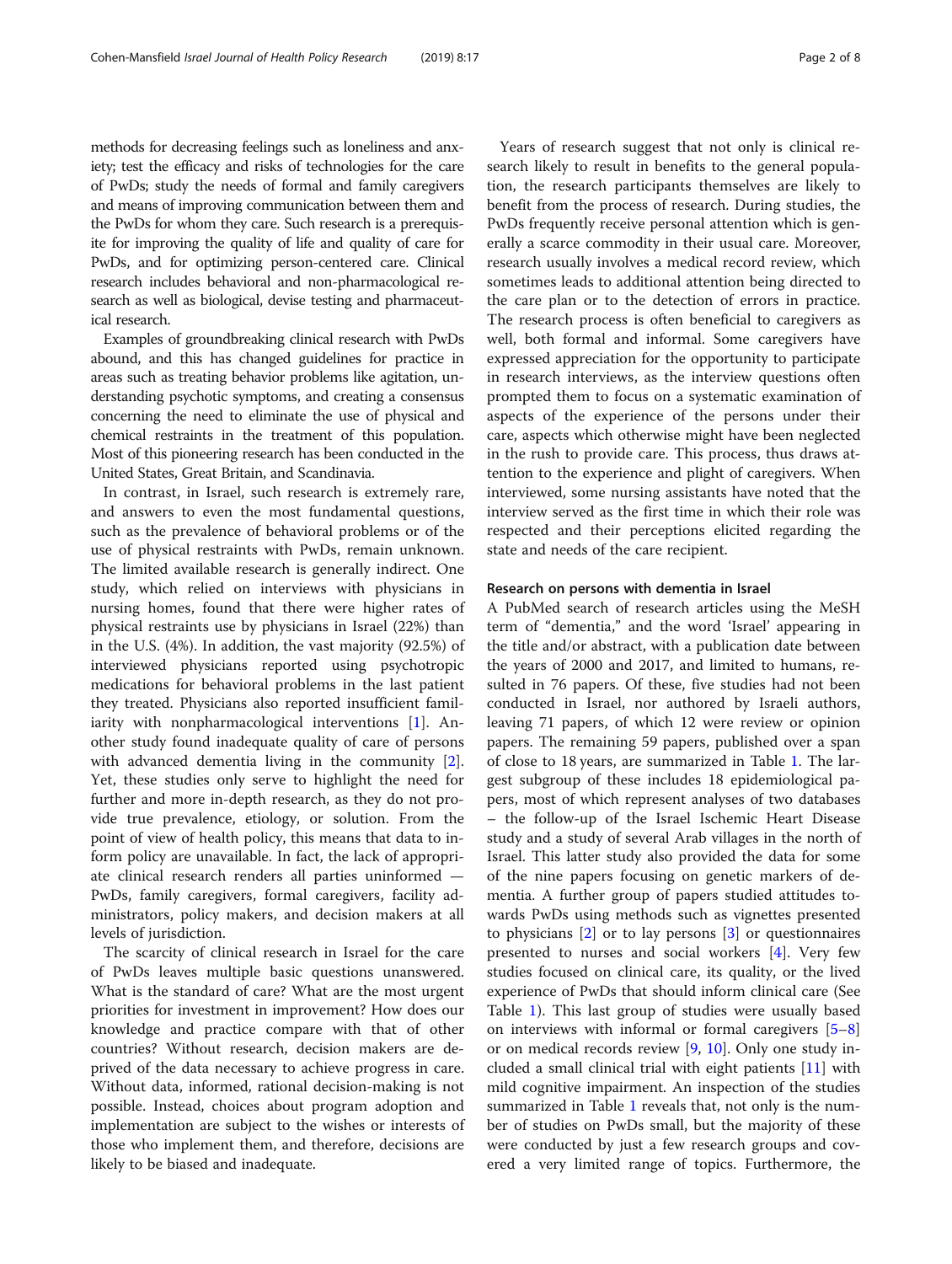| Type of research                                               | Number of Papers | Main research group                              | References            |
|----------------------------------------------------------------|------------------|--------------------------------------------------|-----------------------|
| Reviews or opinion papers                                      | 12               | Multiple researchers                             |                       |
| Surveys                                                        | Total: 18        |                                                  |                       |
| Survey - Israel Ischemic Heart Disease study                   | 9                | Goldbourt, Beeri, Ravona-Springer                | $[37 - 45]$           |
| Survey of Arab population                                      |                  | Bowirrat, Mizrahi, Friedland, Korczyn, Inzelberg | $[46 - 52]$           |
| Other surveys                                                  | 2                |                                                  | [53, 54]              |
| Genetic risk factors                                           | 9                | Friedland, Korczyn, Inzelberg                    | $[55 - 63]$           |
| Attitudes, knowledge, and behaviors towards PwD                | 6                | Werner                                           | $[2-4, 64-66]$        |
| Psychological states of PwD: Psychotic symptoms, self-identity | 5                | Cohen-Mansfield, Golander                        | $[5, 67 - 70]$        |
| Mobility patterns and use of GPS                               | 3                | Auslander, Shoval                                | $[71 - 73]$           |
| Quality of care, feeding tubes                                 | 8                |                                                  | $[1, 6 - 10, 74, 75]$ |
| Costs of care                                                  | 2                |                                                  | [76, 77]              |
| Care by migrant workers                                        | 2                | Ayalon                                           | [78, 79]              |
| International study on use of psychotropic drugs               | 2                | No Israeli author                                | [80, 81]              |
| Other                                                          | 4                |                                                  |                       |
| Total                                                          | 71               |                                                  |                       |

<span id="page-2-0"></span>Table 1 Research types in Israel according to Pubmed search 2001-2017

clinical studies typically did not directly involve PwDs; when studies examined care, they tended to ask caregivers about how they provided care, rather than asking how specific PwDs were treated.

The studies presented in Table 1 are obviously limited by the search method. One study not identified by this search was a longitudinal survey of health and function of people living in Jerusalem. This reported that at age 85, 23% of participants had cognitive impairment (with 10% having a MMSE of less than 10 and another 13.3% scoring between 18 and 23), but the study did not classify participants in terms of dementia [\[12\]](#page-6-0). In cases where participants were extremely frail or had dementia, consent was obtained from legal guardians who served as proxy informants. This, however, would not be feasible for most clinical studies on persons with advanced dementia, as most do not have a legal guardian, nor is it necessarily in their best interest to have a guardian [\[13,](#page-6-0) [14](#page-6-0)].

## Regulation as a major barrier to clinical research of dementia in Israel

Perhaps the most significant barrier to clinical research of dementia experience and care in Israel is found in Regulatory Procedure 14, which was promulgated in 2016 by the Ministry of Health. [[15\]](#page-6-0). These regulations are a follow-up to the 1962 Law of Legal Capacity and Guardianship, which did not mention research and focused primarily on the status of minors and guardianship [[16\]](#page-6-0). Section 2.2 of Regulatory Procedure 14 states that "A family member who has not been appointed as legal guardian is not allowed to consent for a participant" [who is unable to provide consent] [\[15](#page-6-0)]. Given that most persons with

dementia do not have a legal guardian, the guidelines preclude clinical research, except with persons who have very mild early stage dementia.

Regulatory Procedure 14 is in accord with existing legislation, e.g., the Nation's Health Act [\[17\]](#page-6-0), the Patient's Rights Law [[18](#page-6-0)] and the Law of Legal Capacity and Guardianship [\[19](#page-6-0)] in that those laws do not empower relatives to provide consent for a legally incompetent adult (though they do not forbid it). However, in clinical practice this is obviously a common practice despite its lack of basis in Israeli law. When a medical decision must be made for a person with advanced dementia, family members are consulted and they do make decisions for the legally incompetent patient, but this practice does not extend to decisions regarding participation in research.

While the Law of Legal Capacity and Guardianship [[19\]](#page-6-0) empowers legally competent adults to execute a durable power of attorney form in which they can appoint a relative to make decisions concerning future medical treatments, the vast majority of the population does not make use of this option, as is true in other countries in which the option exists.

In practice, the regulations are tantamount to a ban on research of more advanced dementia. This indiscriminate limitation poses an ethical problem because it does not afford consideration of the risks and benefits of such research, nor does it address the need to improve the lot of the very population in whose name the regulations were promulgated.

The regulations present additional restrictive conditions which may prevent the conduct of clinical research. Section [2.215] [\[15](#page-6-0)] provides that "[i]f the investigator has doubt concerning the ability of a participant to provide an informed consent, and the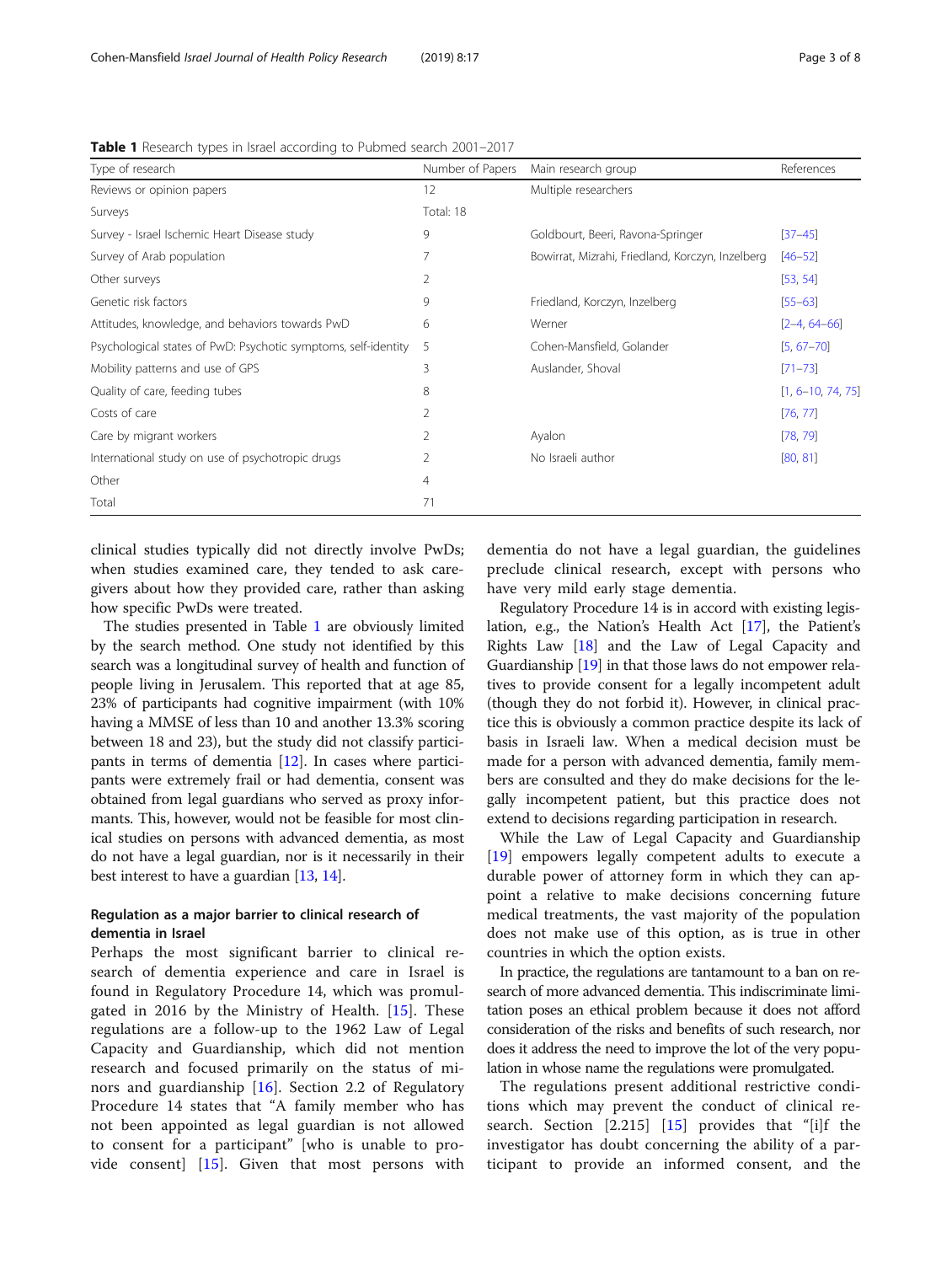investigator knows that the participant has no legal guardian, the investigator has to get an evaluation by a psychiatrist, a geriatrician, or an expert physician in the pertinent area who is unrelated to the study." Such a requirement places a heavy financial burden on the study. This could potentially be borne by studies sponsored by pharmaceutical companies, but not by the more common clinical studies performed by staff members at clinics or nursing homes or by students, or studies funded by the generally low research grants which may be obtained from local sources. Some of the other problematic sections of the regulations include limiting the investigator or principal investigator to physicians or dentists [[15\]](#page-6-0). Although there is a provision which states, "[i]n research of data and questionnaires, a person with a lower graduate degree [(i.e., MA or MSc)] can serve as a principal investigator," this clause effectively restricts the research to retrospective questionnaires or to chart reviews without contact with participants. What about studies of nonpharmacological interventions, such as music or group discussions? What about observation of PwDs? The regulations pertaining to these types of research seem to be the same as those of pharmacological studies, i.e., posing insurmountable barriers.

It appears that previous regulations from 1980 [[20](#page-6-0)] may have allowed consent by family, but this is ambiguous because the sentence ("In case of physical or mental incapacity which render obtaining informed consent impossible, or where the person being used for research is a minor, permission from the responsible family member will be obtained instead of the one by the person to be included in research…" (page 6, item 11)) comes immediately after the section requesting consent by a formal guardian, and because permission is not considered an informed consent. Regulatory Procedure 14 [\[15](#page-6-0)] provides (in Appendix 5, page 76) for exemption from consent in rare cases that promise future benefit to patients with the same condition, in cases in which the inquiring committee decides that the research is very important because of anticipated significant contribution to improvement of medical care, the research procedures are not invasive, the family members have been informed and have not objected, etc., and the study is also approved by the superior (national) committee for medical trials in human subjects [\[19](#page-6-0)]. Requirements such as these cause researchers to either avoid the topic or restrict it to caregiver reports or record review, thereby limiting the scope and value of their studies. Yet, if these requirements are modified to authorize all ethics committees to determine the propriety of proposed studies, and to change the standard from "very important" to "important," this may enable behavioral research on care for persons with dementia.

## Other barriers to clinical research with persons with dementia in Israel and elsewhere

Unlike the U.S. or Great Britain, where the governments have designated substantial funds for research with PwDs, no such funding has been provided in Israel. Thus, lack of funds is another major barrier to clinical research. This can be considered part of a vicious cycle, i.e., if regulation stands in the way of such research, why provide funds for it? Generally, there are two main sources for research funding: pharmaceutical companies, which initiate trials based on the anticipated return on investment, and public funds. Generally, only public funds (mostly governmental agencies, but sometimes charitable foundations) finance research aimed at improvement in processes of care.

Even in countries which recognize the need for a more flexible approach to regulation of dementia research, consent can be difficult to obtain [\[21](#page-6-0), [22\]](#page-6-0). Rates of consent have often been low, especially in pharmacological studies, since those studies often require participants to be relatively healthy, whereas PwDs characteristically suffer from multiple chronic conditions and often from acute ones as well. Universal difficulties in obtaining consent for research with PwDs may arise from process issues such as lack of availability of a close family member who might provide consent  $[17]$  – even in jurisdictions in which it is legal to obtain consent from relatives. Determining the capacity of PwDs to provide consent can also be challenging, notwithstanding the suggestion of multiple approaches to this challenge [\[21](#page-6-0), [22\]](#page-6-0). In studies of care of persons with more advanced levels of dementia, researchers may encounter relatives of PwDs who refuse to provide consent out of a sense of resignation or despair and of certainty that no study will help their loved one. Alternately, in studies of care of persons in the early to moderate stages of dementia, investigators may assume mistakenly that the PwDs cannot execute an informed consent document because of memory problems or the inability to pass a comprehension test. However, many such PwDs may understand what the study entails, can decide whether they would like to participate, and can make their preferences known. An insufficient recognition of the remaining abilities of such PwDs may deprive them of the opportunity to make their own decision and to participate in research.

#### Informed consent and assent

The dilemmas which arise during the conduct of research with PwDs are discussed in several papers, some of which suggest protocols for handling issues of consent and assent [[21](#page-6-0), [23](#page-6-0)–[25\]](#page-6-0). Informed consent is an agreement, either verbal or in written form, to participate in research. It needs to be (1) voluntary, i.e., giving the person the choice to consent or to decline, (2) informed, i.e., providing the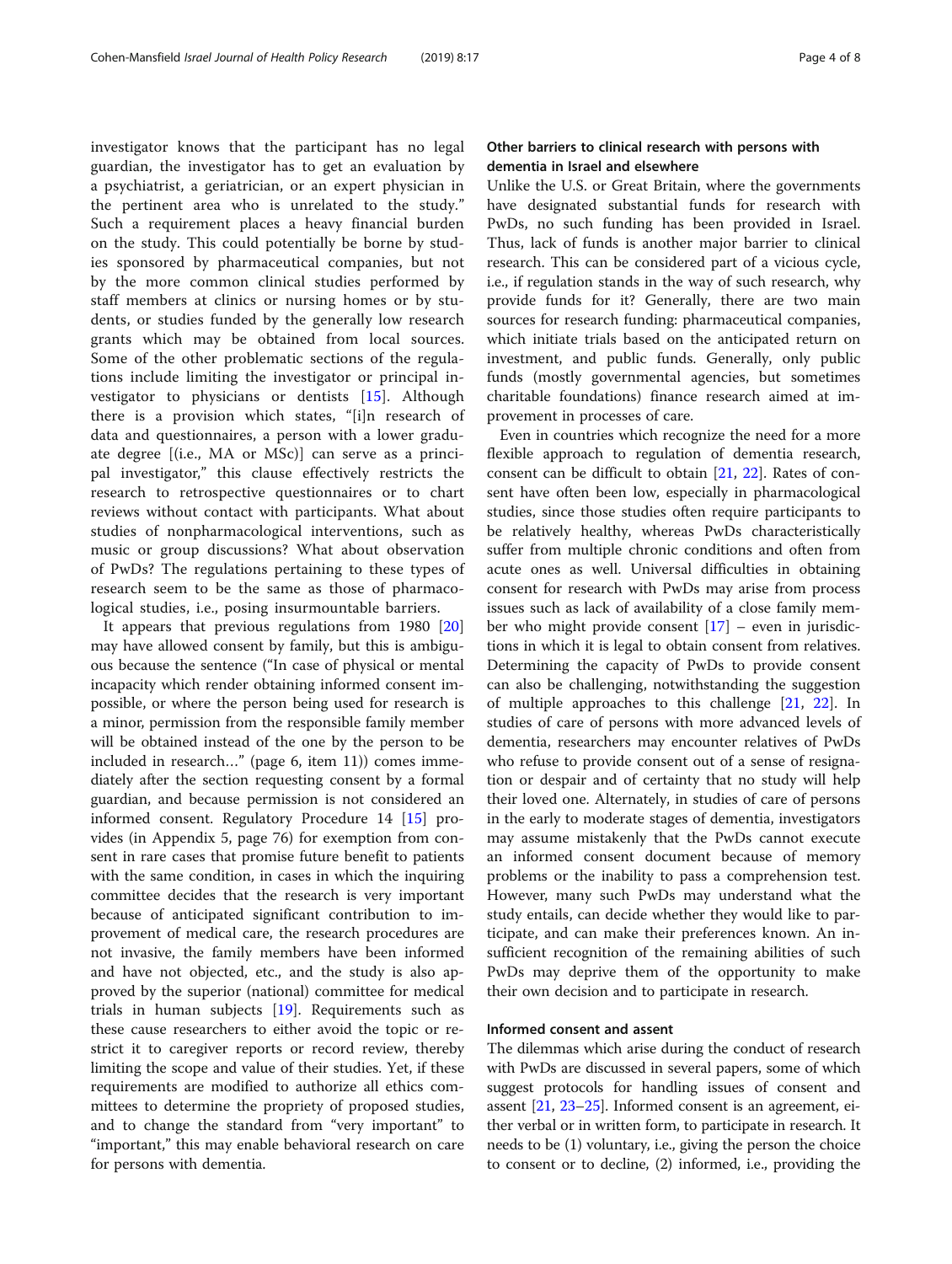person with the information material to his decision, such as the risks and benefits, and it needs to (3) require the participant to render and communicate the decision to participate. A fundamental ethical principle underlying the process relates to autonomy, the participant's right to decide on research activities that pertain to his/her care, to the nature of participation, and to how he/she will be identified and observed.

## The ethical principles related to proxy consent

While not currently applicable in Israel, substitute judgment theoretically comes into play in the case of PwDs who cannot provide consent due to their inability to comprehend the information, or to make a decision, or to communicate it. In such cases, there is a need for a proxy, typically a relative or close friend with intimate knowledge of the PwD pre-morbidly, to consider how the PwD would have responded to the invitation to participate in the study. A theoretical and practical consideration that arises is that the substitute judgment exercised by proxies can potentially differ from the way the PwDs actually would have decided for themselves. A further ethical principle is that of beneficence and non-maleficence, which requires the proxy to consider what is best for the participant and to act to minimize any potential harm.

Proxies acting with close personal knowledge of PwDs, and guided by the principle of beneficence, may nevertheless find themselves in situations in which these two points of reference conflict with each other. Stated differently, there can be cases when a substitute decision may lead to a determination different from that reached on the basis of beneficence. There are also times when some proxies exercise neither substitute judgment nor beneficence. In the author's experience, this is most often the case with legal guardians, who are frequently disinclined to be bothered with issues of research, whether or not the research may provide benefits to their wards. Finally, some PwDs have neither a legal guardian nor a family member or friend who can serve as a proxy. If such PwDs cannot provide consent on their own, they are normally excluded from research that involves significant risks. However, in the U.S., when proposed research holds potential benefits and no more than minimal risks, volunteers have been used to meet with PwDs and make determinations as to whether participation is appropriate based on this acquaintance and on the principle of beneficence.

### Assent

When the PwD is unable to provide consent, but proxy consent is provided, the researcher is nevertheless responsible for evaluating assent, and acting accordingly. Even though the study may involve little or no risk, such as cases in which the PwDs are being observed or participating in a leisure activity, PwDs can still be bothered by the research procedures or may disagree with participating. It is the duty of the investigator to pay attention to the PwDs' reaction to research procedures and to withdraw when a PwD appears to be bothered or unwilling to be involved with the procedures.

## Alternative frameworks for handling research with PwDs – The case in the US

The U.S. is among the countries in which family proxies can provide consent for PwDs to be involved in research, provided that an Institutional Review Board (IRB) has approved the research and the method for obtaining such consent. Before approving studies and their procedural safeguards, IRBs weigh the risks and benefits of proposals in order to assure an ethical balance between research needs and protection of participants. The primary regulation governing research with human participants in the U.S. can be found at  $45$  CFR  $46$   $[26]$  $[26]$ . It was promulgated by the U.S. Department of Health and Human Services' Office for Human Research Protections and describes the requirements for IRBs, which are to include at least five members with diverse backgrounds and the expertise to evaluate prospective studies (45 CFR 46.107) [\[26\]](#page-6-0). While informed consent is required from human study participants, IRBs can deviate from the consent requirement in specific cases: "An IRB may approve a consent procedure that omits some, or alters some or all, of the elements of informed consent set forth [above] provided the IRB satisfies the requirements of paragraph  $(f)(3)$  of this section..." (45 CFR 46.116(f)(2))  $[26]$ . Those requirements are:

(i) The research involves no more than minimal risk to the subjects;

(ii) The research could not practicably be carried out without the requested waiver or alteration;

(iii) If the research involves using identifiable private information or identifiable biospecimens, the research could not practicably be carried out without using such information or biospecimens in an identifiable format;

(iv) The waiver or alteration will not adversely affect the rights and welfare of the subjects; and.

(v) Whenever appropriate, the subjects or legally authorized representatives will be provided with additional pertinent information after participation (45 CFR  $46.116(f)(3)$  [\[26\]](#page-6-0).

The regulations specifically provide that "[w]hen some or all of the subjects are likely to be vulnerable to coercion or undue influence, such as children, prisoners, individuals with impaired decision-making capacity, or economically or educationally disadvantaged persons, additional safeguards [must] have been included in the study to protect the rights and welfare of these subjects."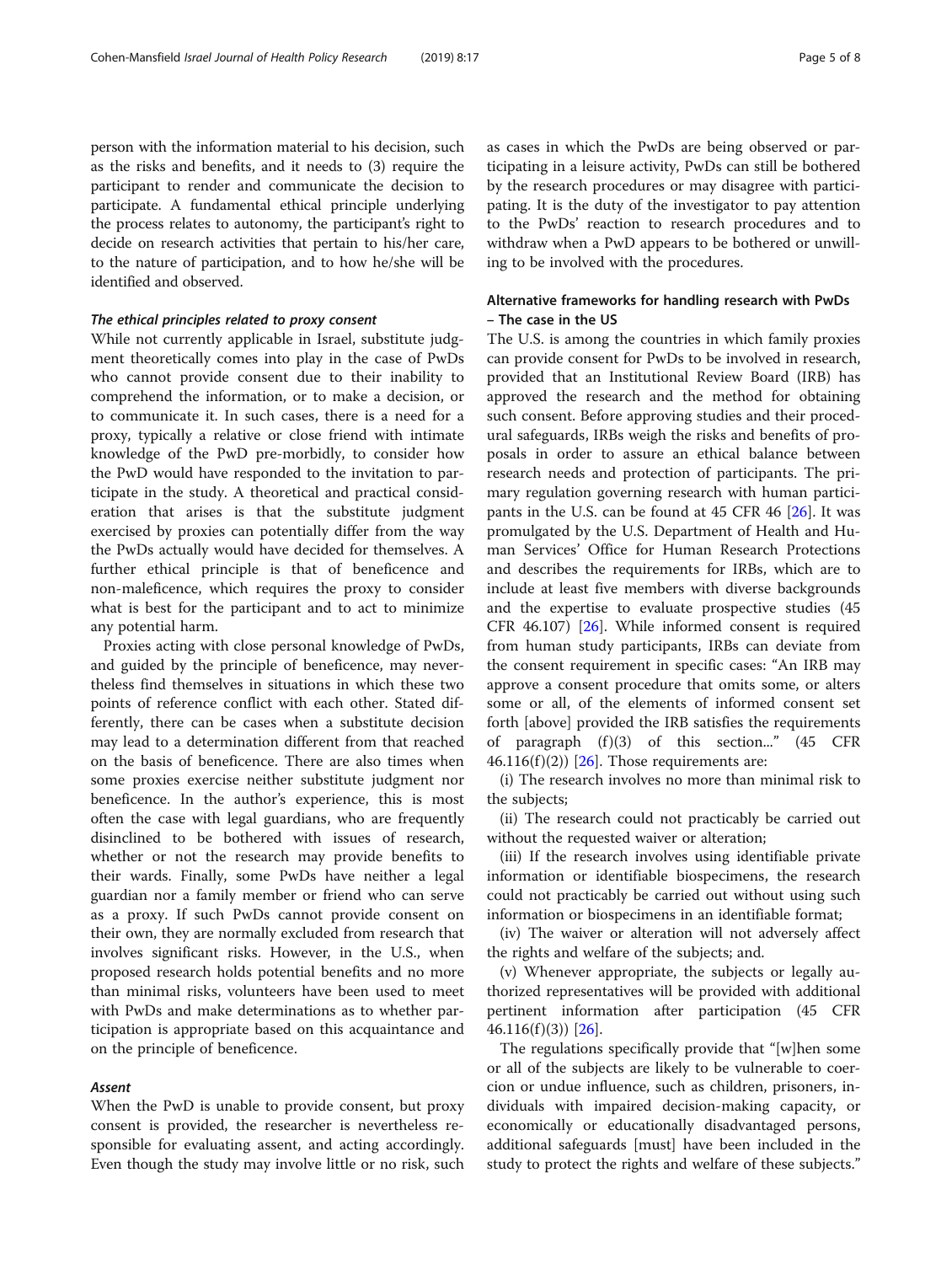(45 CFR 46.111(b))  $[26]$  $[26]$ . In the case of children, consent is required from parents or a guardian, and assent is required from the child as well. In cases in which "the IRB determines that the capability of some or all of the children is so limited that they cannot reasonably be consulted or that the intervention or procedure involved in the research holds out a prospect of direct benefit that is important to the health or well-being of the children and is available only in the context of the research, the assent of the children is not a necessary condition for proceeding with the research." (45 CFR 46.408) [\[26](#page-6-0)]. Other provisions provide guidance concerning research which does not hold out the prospect of direct benefit, but which is likely to yield generalizable knowledge. (45 CFR 46.406) [\[26](#page-6-0)].

It is easy to observe the parallel between parents of children and family proxies of persons with advanced dementia. Both commonly make a wide range of day to day decisions, including weighty healthcare decisions on behalf of their loved ones. Thus, permitting consent by family proxies for the participation of PwDs in clinical research in the U.S. is seen as a reasonable extension of functions expected of, and already being carried out by family proxies on behalf of PwDs, and it is common practice for IRBs to proceed accordingly.

The final decisions as to the type of consent and assent required, and any specific limitations, are made by IRBs based on their determination of the study's risks and benefits to participants, among other considerations (45 CFR 46.116(f)(2))  $[26]$  $[26]$ . In addition to appropriate safeguards, persons from whom consent or proxy consent is sought may withhold or withdraw it at any time (45 CFR 46.116(b)(8))  $[26]$  $[26]$  $[26]$ . Other criteria include the requirement that the proposed trial use procedures that are consistent with sound research design and that do not unnecessarily expose participants to risk (45 CFR  $46.111(a)(1)(i)$  [[26\]](#page-6-0). If the research questions can be answered by study of populations less vulnerable than children or PwDs the study should not be conducted using a vulnerable sample.

## Research review committees – Other countries

Canada uses methods similar to those in the U.S. to enroll persons with advanced dementia in clinical research, i.e., after a study is approved by an institution's research ethics board (REB), informed consent can be sought from family members of PwDs in order to allow participation in the study, e.g., [[27\]](#page-6-0). A similar approach governs in Great Britain, where, for example, a recent large trial about approaches to care reported that "[w]ritten consent was provided by next of kin when individuals did not have mental capacity to consent for themselves," and that "[t]his research was reviewed and approved by the Oxford C National Research Ethics Committee" [\[28](#page-6-0)].

The need to accommodate different IRB's of different institutions, each of which may have its own sense of priorities, can complicate multi-site clinical research on dementia. In multi-national trials this requires adherence to the rules of multiple regulatory bodies [[22\]](#page-6-0).

#### Advance research directives

One proposed solution to the problem of obtaining informed consent for persons with dementia is the use of "advance research directives" in which persons who have not lost their capacity to give legal consent, may consent to participate in future research [\[29\]](#page-6-0). This consent would be given prior to diagnosis, or at the earliest stages of dementia  $[30, 31]$  $[30, 31]$  $[30, 31]$ . However, the low rates of utilization of advance directives for health care decisions makes the notion of wide use of advance research directives seem implausible [[32](#page-6-0)].

#### Conclusion

Given the extreme importance of research to develop an understanding of the care needs of PwDs, to test alternatives in order to improve care, to examine current care practices, and to identify areas of concern, all with the goal of enhancing the lived experience of PwDs and their caregivers, barriers to such research must be reconsidered and then minimized. Specifically, it is imperative that the Israel Ministry of Health revise Regulatory Procedure 14, and, if necessary, that underlying laws be amended in order to promote such research and to place Israel on par with other countries in handling informed consent for those who have cognitive difficulties. Models which allow proxy consent exist in developed countries, and Israel should use these models as a basis upon which to facilitate the advancement of knowledge in the field of dementia care. This would be the first of numerous steps needed to improve care. Other measures would include increased targeted funding, incentives to universities and dementia services to test models for improved care, and recognizing dementia studies as a specific focus of academic pursuit, as at Bangor University, the University of Stirling, the University of Worcester, and the University of Bradford [[33](#page-6-0)–[36](#page-6-0)]. By acting in these areas, Israel has the potential to join the ranks of other nations in enhancing the lives of persons with dementia and their caregivers.

#### Abbreviations

ADL: Activities of Daily Living; IRB: Institutional Review Board; PwD: Person with Dementia; PwDs: Persons with Dementia; REB: Research Ethics Board

#### Acknowledgments

The author acknowledges the assistance of Ira E. Zimmerman, J.D., who provided editorial recommendations and augmentation of the section concerning the U.S. regulatory framework.

#### Funding

Work on this paper was supported in part by the Minerva Foundation.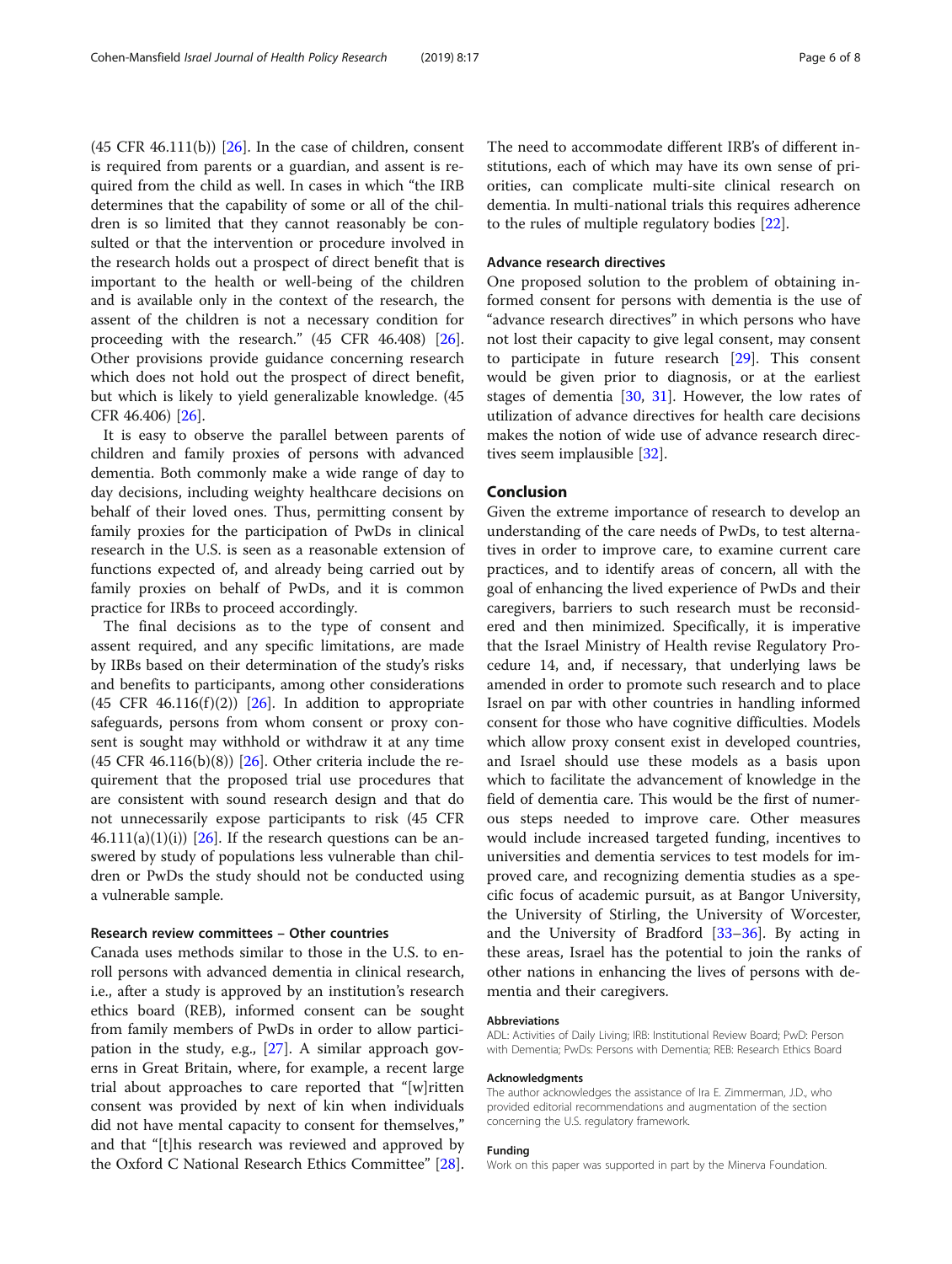#### <span id="page-6-0"></span>Availability of data and materials

All data generated or analyzed during this study are included in this published article.

#### Authors' contributions

The author read and approved the final manuscript.

#### Ethics approval and consent to participate

Not applicable.

#### Consent for publication

Not applicable.

#### Competing interests

The authors declare that they have no competing interest.

#### Publisher's Note

Springer Nature remains neutral with regard to jurisdictional claims in published maps and institutional affiliations.

#### Author details

<sup>1</sup>Department of Health Promotion, School of Public Health, Sackler Faculty of Medicine, Tel-Aviv University, P.O.B. 39040, Ramat Aviv Tel-Aviv, Tel-Aviv, Israel. <sup>2</sup>Minerva Center for the Interdisciplinary Study of End of Life, Tel Aviv University, P.O.B. 39040, Ramat Aviv Tel-Aviv, Tel-Aviv, Israel. <sup>3</sup>The Herczeg Institute on Aging, Tel-Aviv University, P.O.B. 39040, Ramat Aviv Tel-Aviv, Tel-Aviv, Israel.

#### Received: 26 November 2017 Accepted: 20 December 2018 Published online: 20 February 2019

#### References

- 1. Cohen-Mansfield J, Juravel-Jaffe A, Cohen A, Rasooly I, Golander H. Physicians' practice and familiarity with treatment for agitation associated with dementia in Israeli nursing homes. Int Psychogeriatr. 2013;25(2):236–44.
- 2. Werner P, Gafni A, Kitai E. Examining physician-patient-caregiver encounters: the case of Alzheimer's disease patients and family physicians in Israel. Aging Ment Health. 2004;8(6):498–504.
- Werner P. Discriminatory behavior towards a person with Alzheimer's disease: examining the effects of being in a nursing home. Aging Ment Health. 2008;12(6):786–94.
- 4. Shinan-Altman S, Werner P, Cohen M. Social workers' and nurses' illness representations about Alzheimer disease: an exploratory study. Alzheimer Dis Assoc Disord. 2014;28(1):73–8.
- 5. Cohen-Mansfield J, Golander H, Ben-Israel J, Garfinkel D. The meanings of delusions in dementia: a preliminary study. Psychiatry Res. 2011; 189(1):97–104.
- lecovich E, Rabin B. Practices used in Israel by nurses who care during hospitalization for older patients with dementia or who are bedridden. Am J Alzheimers Dis Other Demen. 2014;29(2):166–76.
- 7. Weiner C, Tabak N, Bergman R. The use of physical restraints for patients suffering from dementia. Nurs Ethics. 2003;10(5):512–25.
- Sternberg S, Bentur N, Shuldiner J. Quality of care of older people living with advanced dementia in the community in Israel. J Am Geriatr Soc. 2014; 62(2):269–75.
- Merims D, Shemesh DG, Nahari H, Arharov O, Ari GB, Israel JB. Differences in diagnosis, follow-up and treatment of patients with dementia living in the peripheral areas compared with the central areas of Israel. Dementia (London). 2015;14(4):483–93.
- 10. Clarfield AM, Monette J, Bergman H, Monette M, Ben-Israel Y, Caine Y, Charles J, Gordon M, Gore B. Enteral feeding in end-stage dementia: a comparison of religious, ethnic, and national differences in Canada and Israel. J Gerontol A Biol Sci Med Sci. 2006;61(6):621–7.
- 11. Bentwich J, Dobronevsky E, Aichenbaum S, Shorer R, Peretz R, Khaigrekht M, Marton RG, Rabey JM. Beneficial effect of repetitive transcranial magnetic stimulation combined with cognitive training for the treatment of Alzheimer's disease: a proof of concept study. J Neural Transm (Vienna). 2011;118(3):463–71.
- 12. Jacobs JM, Stessman J, Ein-Mor E, Bursztyn M. Hypertension and 5-year mortality among 85-year-olds: the Jerusalem longitudinal study. J Am Med Dir Assoc. 2012;13(8):759. e751–6.
- 13. Melamed Y, Finkel B, Kurs R, Zadkani-Fresch O, Bleich A. Appointment of a guardian for the institutionalized mentally frail: is it necessary? J Am Med Dir Assoc. 2011;12(6):475–6.
- 14. Menkin E. Artificial nutrition and the public guardian. J Palliat Med. 2004; 7(5):723–6.
- for Procedure Regulatory ,נוהל לניסויים רפואיים מספר, אדם-בבני נוהל 14 15. Clinical Trials with Humans, Procedure Number 14. [[https://www.health.gov.](https://www.health.gov.il/hozer/DR_14.pdf) [il/hozer/DR\\_14.pdf\]](https://www.health.gov.il/hozer/DR_14.pdf).
- 16. Cohen-Mansfield J, Shmotkin D, Blumstein Z, Shorek A, Eyal N, Hazan H. The old, old-old, and the oldest old: continuation or distinct categories? An examination of the relationship between age and changes in health, function, and wellbeing. Int J Aging Hum Dev. 2013;77(1):37–57.
- 17. **on , 40' לש<sup>י</sup>1940' הודתפ בריאות העם Nation's Health Act [\[https://www.](https://www.nevo.co.il/law_html/Law01/049_001.htm)** [nevo.co.il/law\\_html/Law01/049\\_001.htm](https://www.nevo.co.il/law_html/Law01/049_001.htm) ].
- 18. הכויות -1996 ו"תשנ, החולה, Patient's Rights Law [\[https://www.nevo.co.il/](https://www.nevo.co.il/law_html/Law01/133_001.htm) [law\\_html/Law01/133\\_001.htm](https://www.nevo.co.il/law_html/Law01/133_001.htm)].
- הכשרות המשפטית -ב"תשכ, והאפוטרופסות 1962 19. law of Legal Capacity and Guardianship [\[https://www.nevo.co.il/law\\_html/Law01/192\\_001.htm\]](https://www.nevo.co.il/law_html/Law01/192_001.htm).
- Regulations Health Public, תקנותת בריאו ניסויים העם רפואים בבני אדם 20. Clinical Trials with Humans [\[https://www.health.gov.il/LegislationLibrary/](https://www.health.gov.il/LegislationLibrary/Briut18.pdf) [Briut18.pdf](https://www.health.gov.il/LegislationLibrary/Briut18.pdf)].
- 21. Cohen-Mansfield J. Consent and refusal in dementia research: conceptual and practical considerations. Alzheimer Dis Assoc Disord. 2003;17(Suppl 1): S17–25.
- 22. Participation in dementia trials and studies: challenges and recommendations. [<https://www.alz.co.uk/sites/default/files/pdfs/dementia-trials.pdf>].
- 23. Cohen-Mansfield J, Kerin P, Pawlson G, Lipson S, Holdridge K, Informed consent for research in a nursing home: processes and issues. Gerontologist. 1988;28(3):355–9.
- 24. Batchelor-Aselage M, Amella E, Zapka J, Mueller M, Beck C. Research with dementia patients in the nursing home setting: a protocol for informed consent and assent. Irb. 2014;36(2):14–20.
- 25. Sinoff G. Ethical dilemma in research: informed consent in clinical studies on persons with dementia. Harefuah. 2012;151(9):525–8 556.
- 26. Electronic Code of Federal Regulations, Title 45, Part 46 Protection of Human Subjects, U.S. Department of Health and Human Services [\[https://](https://www.ecfr.gov/cgi-bin/retrieveECFR?gp=&SID=83cd09e1c0f5c6937cd9d7513160fc3f&pitd=20180719&n=pt45.1.46&r=PART&ty=HTML#se45.1.46_) [www.ecfr.gov/cgi-bin/retrieveECFR?gp=&SID=](https://www.ecfr.gov/cgi-bin/retrieveECFR?gp=&SID=83cd09e1c0f5c6937cd9d7513160fc3f&pitd=20180719&n=pt45.1.46&r=PART&ty=HTML#se45.1.46_) [83cd09e1c0f5c6937cd9d7513160fc3f&pitd=20180719&n=pt45.1.46&r=](https://www.ecfr.gov/cgi-bin/retrieveECFR?gp=&SID=83cd09e1c0f5c6937cd9d7513160fc3f&pitd=20180719&n=pt45.1.46&r=PART&ty=HTML#se45.1.46_) PART&tv=HTML#se45.1.46 1.
- 27. Cohen-Mansfield J, Hai T, Comishen M. Group engagement in persons with dementia: the concept and its measurement. Psychiatry Res. 2017; 251:237–43.
- 28. Ballard C, Corbett A, Orrell M, Williams G, Moniz-Cook E, Romeo R, Woods B, Garrod L, Testad I, Woodward-Carlton B, et al. Impact of person-centred care training and person-centred activities on quality of life, agitation, and antipsychotic use in people with dementia living in nursing homes: a cluster-randomised controlled trial. PLoS Med. 2018;15(2):e1002500.
- 29. Werner P, Schicktanz S. Practical and ethical aspects of advance research directives for research on healthy ageing: German and Israeli professionals' perspectives. Frontiers in Medicine. 2018;5:81.
- 30. Dresser R. Advance research directives: implementation issues. J Am Geriatr Soc. 2000;48(7):859–60.
- 31. Andorno R, Gennet E, Jongsma K, Elger B. Integrating advance research directives into the European legal framework. Eur J Health Law. 2016;23(2): 158–73.
- 32. Muthappan P, Forster H, Wendler D. Research advance directives: protection or obstacle? Am J of Psychiat. 2005;162(12):2389–91.
- 33. Dementia Studies MSc/PgDip/PgCert, Bangor University [[https://www.](https://www.bangor.ac.uk/courses/postgraduate/dementia-studies-msc) [bangor.ac.uk/courses/postgraduate/dementia-studies-msc\]](https://www.bangor.ac.uk/courses/postgraduate/dementia-studies-msc).
- 34. MSc Dementia Studies (Online), University of Stirling [\[https://www.stir.ac.uk/](https://www.stir.ac.uk/courses/pg-taught/social-sciences/dementia-studies) [courses/pg-taught/social-sciences/dementia-studies](https://www.stir.ac.uk/courses/pg-taught/social-sciences/dementia-studies)/].
- 35. Dementia Studies MPhil/PhD, University of Worcester [[https://www.](https://www.worcester.ac.uk/journey/dementia-studies-mphil-phd.html) [worcester.ac.uk/journey/dementia-studies-mphil-phd.html](https://www.worcester.ac.uk/journey/dementia-studies-mphil-phd.html)].
- 36. Advanced Dementia Studies (distance learning) MSc, University of Bradford [[https://www.postgraduatesearch.com/university-of-bradford/57140684/](https://www.postgraduatesearch.com/university-of-bradford/57140684/postgraduate-course.htm) [postgraduate-course.htm](https://www.postgraduatesearch.com/university-of-bradford/57140684/postgraduate-course.htm)].
- 37. Ravona-Springer R, Schnaider-Beeri M, Goldbourt U. Body weight variability in midlife and risk for dementia in old age. Neurology. 2013;80(18):1677–83.
- 38. Schnaider Beeri M, Goldbourt U, Silverman JM, Noy S, Schmeidler J, Ravona-Springer R, Sverdlick A, Davidson M. Diabetes mellitus in midlife and the risk of dementia three decades later. Neurology. 2004;63(10):1902–7.